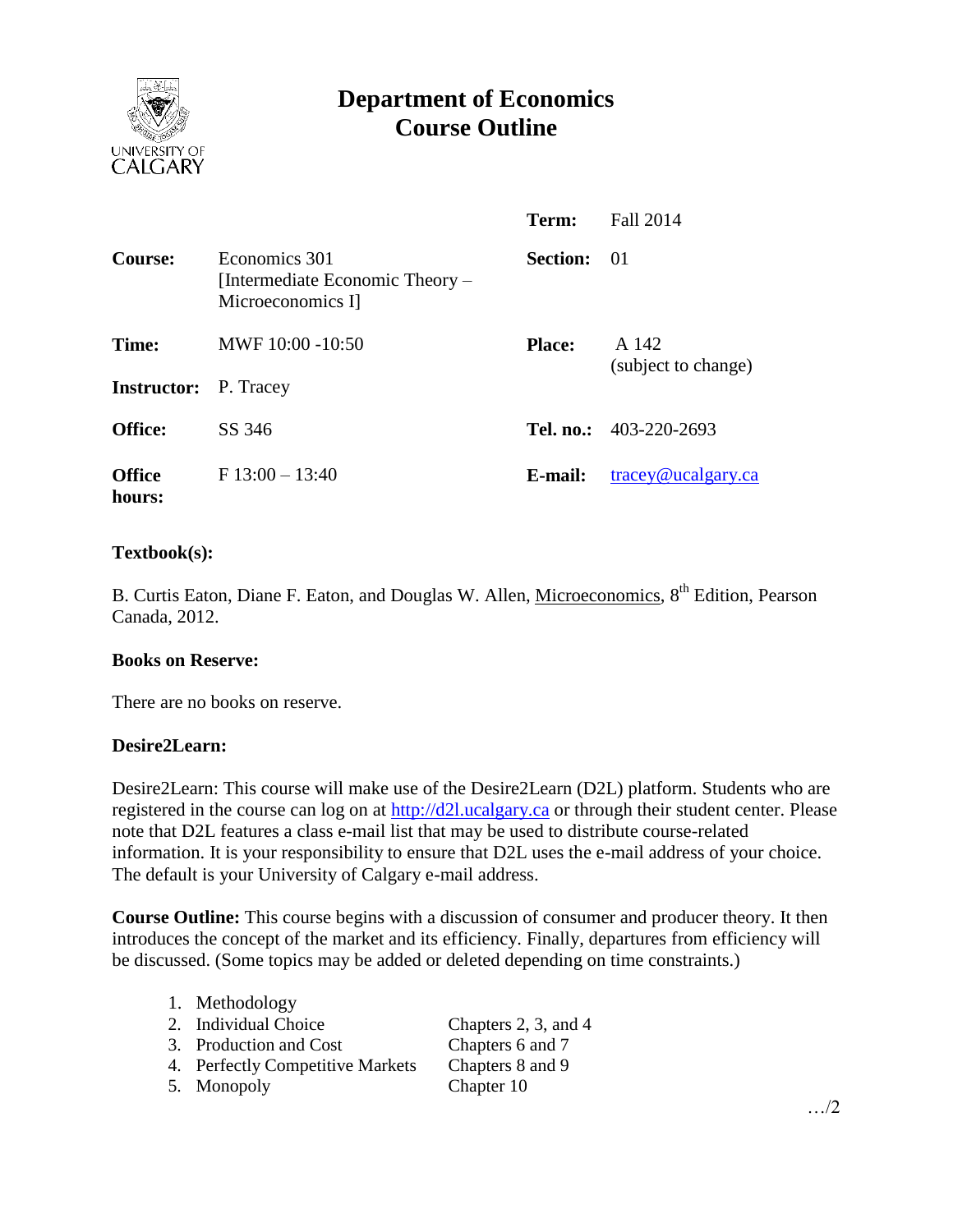**Tutorials:** You are expected to attend the weekly tutorial session in which you are registered. This will provide you with an opportunity to ask the TA questions concerning the material we have discussed in class. As well, the TA will solve problems which I will assign.

#### **Grade Determination and Final Examination Details:**

Your course grade will be computed using two methods:

| Midterm Test | 30% | Wednesday, October 22              |  |
|--------------|-----|------------------------------------|--|
| Assignment 1 | 15% | Friday, October 17                 |  |
| Assignment 2 | 15% | Friday, November 14                |  |
| Final Exam   | 40% | Date set by the Registrar's Office |  |
| Assignment 1 | 15% | Friday, October 17                 |  |
| Assignment 2 | 15% | Friday, November 14                |  |
| Final Exam   | 70% | Date set by the Registrar's Office |  |
|              |     |                                    |  |

You will receive the higher of the grades computed using these two methods.

 Assignments are due at the *beginning* of the lecture on the due date. Solutions to the assignments will be posted on the Blackboard site at that time. This means that late assignments cannot and will not be accepted.

 The midterm test will be held in the classroom during regular lecture hours. The final exam will be two (2) hours in length and will be scheduled by the Registrar's Office. There will be no multiple choice questions on either tests or on the final exam. The use of a simple nonprogrammable calculator during the test and the final exam will be allowed. Graphing calculators, cell phones, and computers are not permitted. Assignments, the test, and the final exam are meant to be challenging (they are *tests* of your understanding of the material.

As per University policy (see <http://www.ucalgary.ca/pubs/calendar/current/e-2.html>), the grade you receive on assignments, midterms and exams will, in part, reflect your ability to effectively communicate your answers. Being able to write and effectively communicate is a very important skill to develop. Employers demand it and so do I.

 The test and the final exam are marked on a numerical (percentage) basis and then converted to letter grades. The course grade is then calculated using the weights indicated above. As a guide to determining standing, these letter grade equivalences will generally apply:

|       | $A+ 97-100 B$    |                                          | $79 - 83$ C- 60 - 65 |
|-------|------------------|------------------------------------------|----------------------|
|       | $A = 92 - 96$ B- | $76 - 78$ D+                             | $55 - 59$            |
| $A$ - | $89 - 91$ C+     | $73 - 75$ D                              | $50 - 54$            |
| $B+$  |                  | 84 - 88       C           66 - 72      F | $0 - 49$             |

A passing grade on any particular component of the course is not required for a student to pass the course as a whole.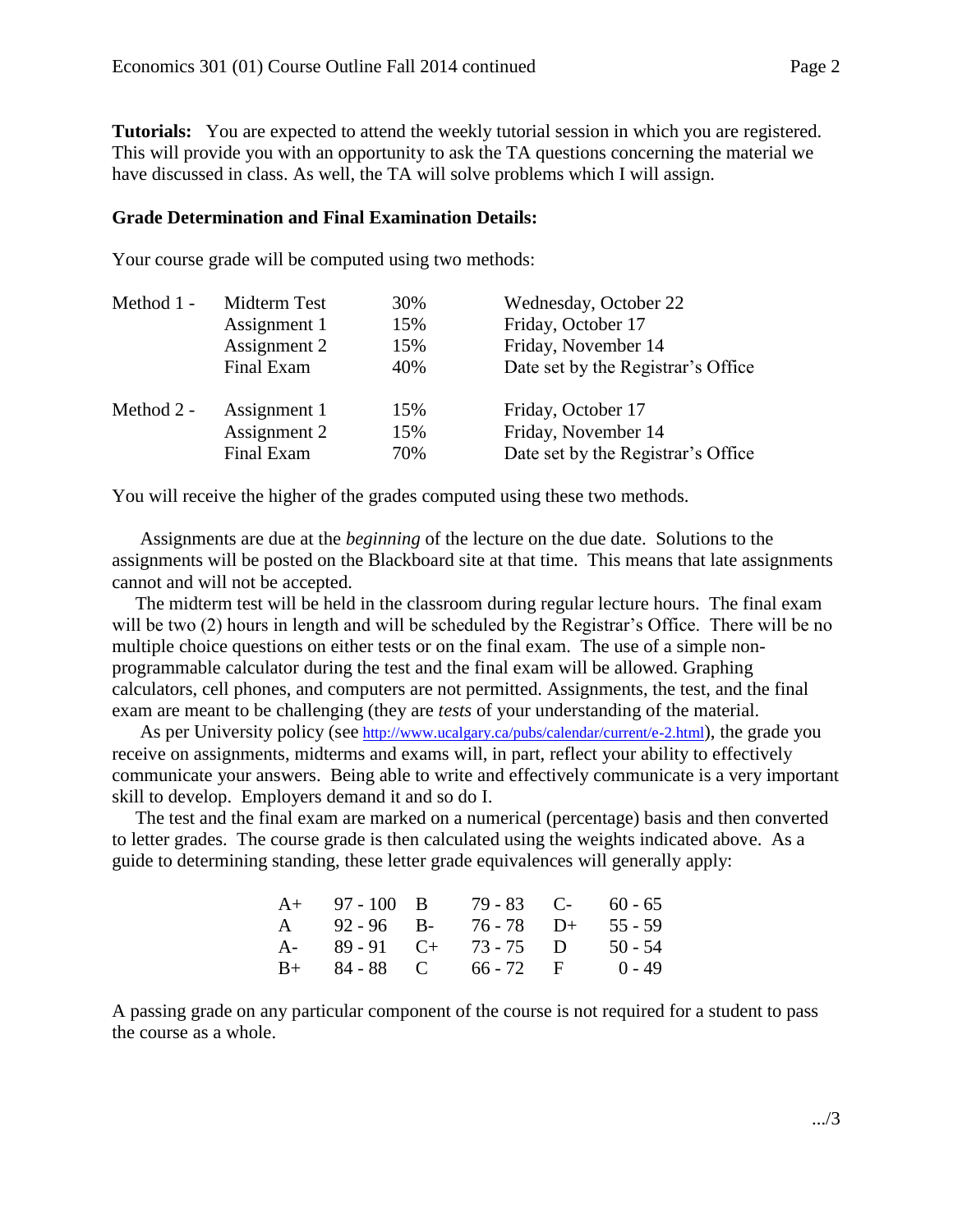## **Our Relationship:**

I assume that the reason you are attending my class is to acquire an understanding of microeconomic theory and policy. It has been my experience that this task is made much easier and far more enjoyable for all involved (me included) if we can maintain a relaxed but respectful atmosphere in the classroom. For my part, maintaining such an atmosphere requires that I be respectful of your time, your questions, and your concerns. I will therefore strive to be on time for lectures and office hours, answer your questions as well as I am able, and listen to your concerns. For your part, maintaining a respectful atmosphere requires that you avoid being late for class, that you refrain from leaving before the lecture ends, and that you not talk when either I or one of your classmates is speaking.

## **Notes:**

- 1. Students should be aware that no "make-up" midterms will be given. Any student, who finds it necessary to miss the midterm exam must notify the instructor in advance and produce a valid medical certificate, or other required documentation in order to have the weighting adjusted. The weight of the missed midterm will then be added to the final exam.
- 2. Examinations will not be given prior to the scheduled date.
- 3. **Answers to the midterm test, the assignments, and the final exam questions must make use of equations and diagrams wherever possible. Numerical questions require numerical answers.**
- 4. **Students will not be given extra time to complete tests and exams.**
- 5. Students should be aware of the academic regulations outlined in The University of Calgary Calendar.
- 6. **The classroom is a no-cell-phone-zone. The use of cell phones for any purpose in class is prohibited. Computers may be used only for note-taking purposes.**
- 7. Students seeking reappraisal of a piece of graded term work should discuss their work with the instructor within 15 days of work being returned to class.
- 8 Students will be responsible for all material listed on the course outline, regardless of whether or not the material has been covered in class, unless the instructor notifies the class that the material will not be covered.
- 9. Please note that the following types of emails will receive no response: emails not addressed to anyone in particular; emails where the recipient's name is not spelled correctly; anonymous emails; emails which do not specify the course and section in which you are registered; and, emails involving questions that are specifically addressed on the course outline.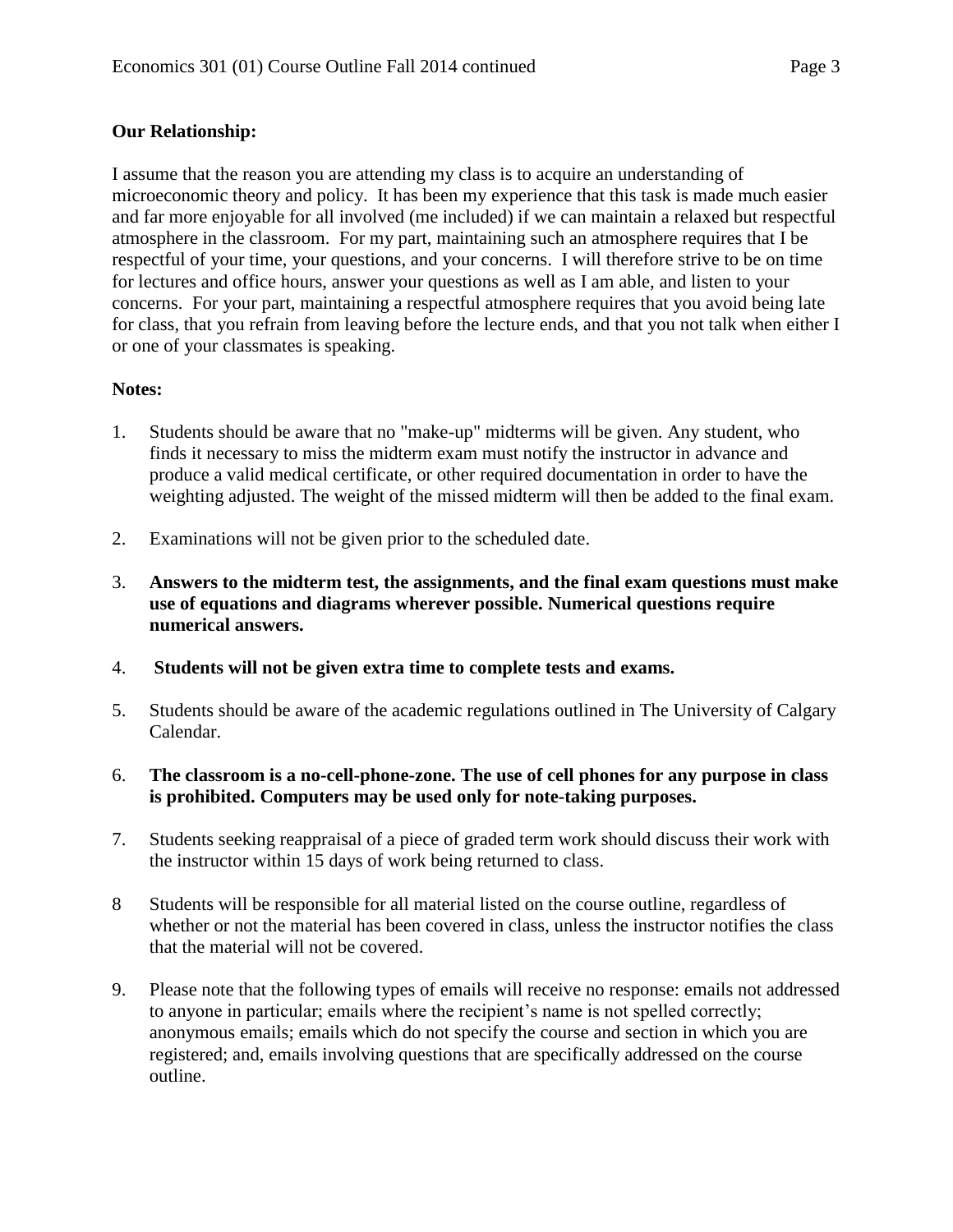- 10. It is the student's responsibility to request academic accommodations. If you are a student with a documented disability who may require academic accommodation and have not registered with the Disability Resource Centre, please contact their office at 403-220-8237. Students who have not registered with the Disability Resource Centre are not eligible for formal academic accommodation. **You are also required to discuss your needs with your instructor no later than fourteen (14) days after the start of this course.**
- 11. A deferred final exam will not be given except in cases of extreme personal emergencies. If, for such a reason, a deferred final exam is allowed by the Registrar's Office, it will not be given before the scheduled deferred exam date. Deferred final examinations do not have to cover the same material or have the same format as the regular final examination.

Students' Union Vice-President Academic: Hana Kadri Phone: 403-220-3911 E-mail [suvpaca@ucalgary.ca](mailto:subpaca@ucalgary.ca)

Students' Union Faculty Representative (Arts) Phone: 403-220-3913Office: MSC 251 E-mail [arts1@su.ucalgary.ca](mailto:arts1@su.ucalgary.ca) [arts2@su.ucalgary.ca,](mailto:arts2@su.ucalgary.ca) [arts3@su.ucalgary.ca,](mailto:arts3@su.ucalgary.ca) [arts4@su.ucalgary.ca](mailto:arts4@su.ucalgary.ca)

Society of Undergraduates in Economics (S.U.E.): [www.ucalgary.ca/sue](http://www.fp.ucalgary.ca/econ)

Society of Undergraduates in Economics is a student run organization whose main purpose is to assist undergraduate economics students succeed both academically and socially at the University of Calgary. Services include access to the exam bank, career partnerships with the Career Centre through hosting industry nights and information sessions, recognizing achievements in teaching, and organizing social events for members. They invite you to join by contacting [sue@ucalgary.ca.](mailto:sue@ucalgary.ca)

*Faculty of Arts Program Advising and Student Information Resources*

- Have a question, but not sure where to start? The Faculty of Arts Program Information Centre (PIC) is your information resource for everything in Arts! Drop in at SS102, call them at 403-220-3580 or email them at [artsads@ucalgary.ca.](mailto:artsads@ucalgary.ca) You can also visit the Faculty of Arts website at<http://arts.ucalgary.ca/undergraduate> which has detailed information on common academic concerns.
- For program planning and advice, contact the Student Success Centre (formerly the Undergraduate programs Office) at  $403-220-5881$  or visit them on the  $3<sup>rd</sup>$  Floor of the Taylor Family Digital Library.
- For registration (add/drop/swap), paying fees and assistance with your Student Centre, contact Enrolment Services at 403-210-ROCK [7625] or visit them in the MacKimmie Library Block.